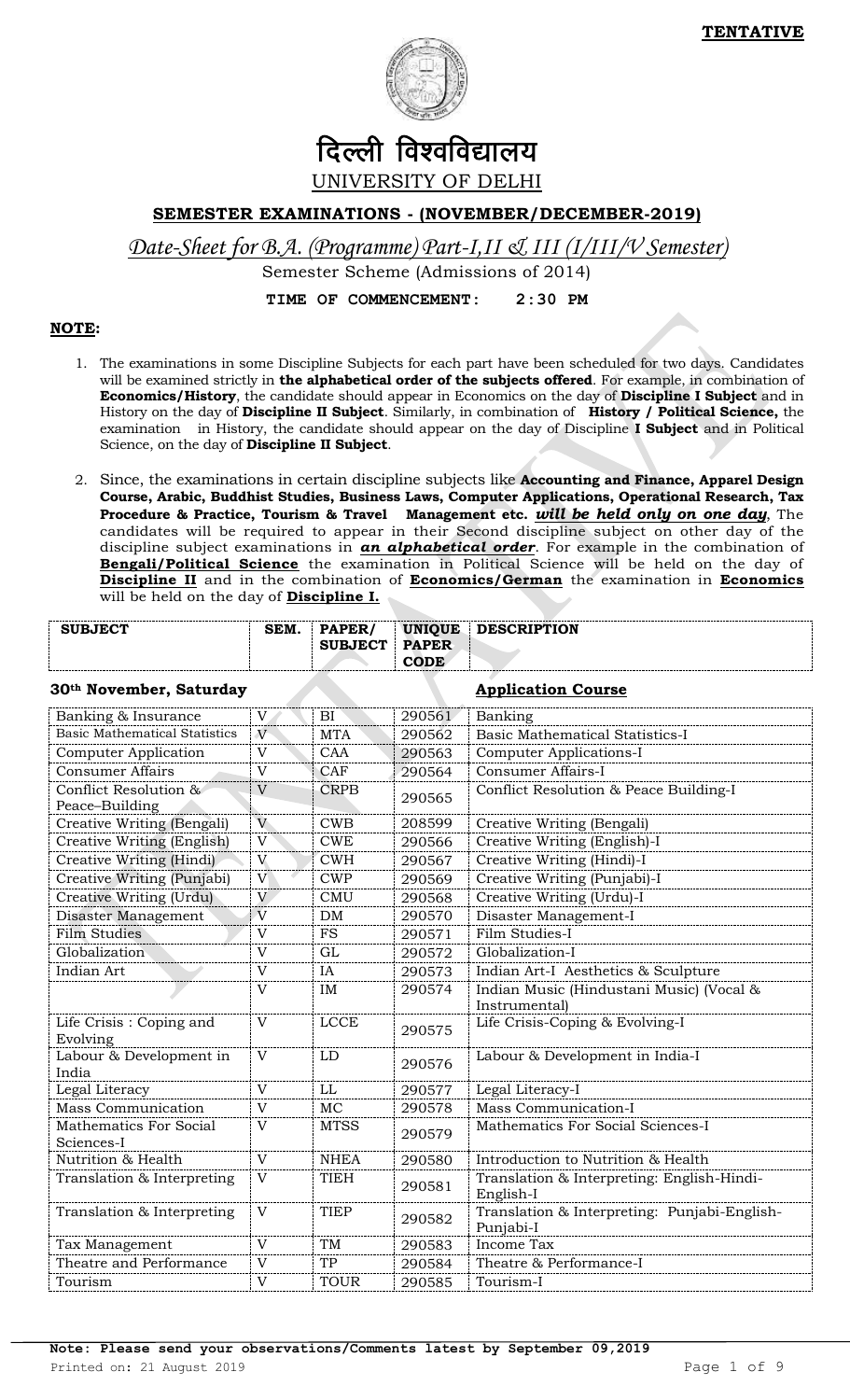# *Tentative date-Sheet for B.A. (Programme) Part-I,II & III (I/III/V Semester)*

*Examinations (Nov.-Dec.), 2019 Contd….*

| <b>SUBJECT</b> | <b>SEM</b> | <b>PAPER</b>   | <b>UNIQUE</b> | <b>DESCRIPTION</b> |
|----------------|------------|----------------|---------------|--------------------|
|                |            | <b>SUBJECT</b> | <b>PAPER</b>  |                    |
|                |            |                | <b>CODE</b>   |                    |

## **30th November, Saturday Contd….**

| Voluntary Organization | V | VO.         | 290586 | Voluntary Organizations-I         |
|------------------------|---|-------------|--------|-----------------------------------|
| Physical Education     |   | <b>PEA</b>  | 290587 | Wellness, Fitness & Aerobics      |
| Family & Child Welfare | V | <b>FCW</b>  | 290588 | Introduction to Human Development |
| Entrepreneurship and   | V | <b>ESBA</b> | 290589 | Introduction to Entrepreneurship  |
| small Business         |   |             |        |                                   |

## **2nd December, Monday**

| Assamese-A        | $\mathbf{V}$              | <b>ASA</b> | 208531 | Assamese Language-A                                               |
|-------------------|---------------------------|------------|--------|-------------------------------------------------------------------|
| Assamese-B        | V                         | <b>ASB</b> | 208532 | Assamese Language-B                                               |
| Assamese-C        | $\mathbf V$               | <b>ASC</b> | 208533 | Assamese Language-C                                               |
| Bengali-A         | $\mathbf V$               | <b>BNA</b> | 208534 | Bengali-A                                                         |
| Bengali-B         | V                         | <b>BNB</b> | 208535 | Bengali-B                                                         |
| Bengali-C         | $\mathbf V$               | <b>BNC</b> | 208536 | Bengali-C                                                         |
| English-A         | $\mathbf V$               | <b>ENA</b> | 203551 | <b>Advanced English</b>                                           |
| English-B         | V                         | <b>ENB</b> | 203552 | Intermediate English                                              |
| English-C         | $\mathbf V$               | <b>ENC</b> | 203553 | <b>Basic English</b>                                              |
| Gujarati -A       | $\mathbf V$               | <b>GJA</b> | 208537 | Gujarati - A                                                      |
| Gujarati -B       | V                         | GJB        | 208538 | Gujarati -B                                                       |
| Hindi-A           | $\mathbf V$               | <b>HNA</b> | 205539 | Hindi-A                                                           |
| Hindi-B           | $\mathbf V$               | <b>HNB</b> | 205540 | Hindi-B                                                           |
| Hindi-C           | V                         | <b>HNC</b> | 205541 | Hindi-C                                                           |
| Kannada-A         | V                         | <b>KNA</b> | 208542 | Kannada-A                                                         |
| Kannada-B         | $\mathbf V$               | <b>KNB</b> | 208543 | Kannada-B                                                         |
| Manipuri-A        | V                         | <b>MPA</b> | 208546 | Manipuri-A                                                        |
| Manipuri-B        | $\mathbf V$               | <b>MPB</b> | 208547 | Manipuri-B                                                        |
| Manipuri-C        | $\mathbf V$               | <b>MPC</b> | 208548 | Manipuri-C                                                        |
| Oriya-A           | V                         | <b>ORA</b> | 208551 | Oriya-A                                                           |
| Oriya-B           | $\mathbf{V}$              | <b>ORB</b> | 208552 | Oriya-B                                                           |
| Punjabi-A         | $\mathbf V$               | <b>PNA</b> | 212554 | Punjabi-A                                                         |
| Punjabi-B         | V                         | <b>PNB</b> | 212555 | Punjabi-B                                                         |
| Punjabi-C         | $\overline{V}$            | PNC        | 212556 | Punjabi-C                                                         |
| Sanskrit Language | V                         | <b>SK</b>  | 213557 | Sanskrit Language                                                 |
| Sindhi-A          | $\mathbf V$               | <b>SNA</b> | 208559 | Sindhi-A                                                          |
| Sindhi-B          | V                         | <b>SNB</b> | 208560 | Sindhi-B                                                          |
| Sindhi-C          | V                         | <b>SNC</b> | 208561 | Sindhi-C                                                          |
| Tamil-A           | $\overline{V}$            | <b>TMA</b> | 208562 | Tamil-A                                                           |
| Tamil-B           | $\mathbf V$               | <b>TMB</b> | 208563 | Tamil-B                                                           |
| Tamil-C           | $\mathbf V$               | TMC        | 208564 | Tamil-C                                                           |
| Telugu-A          | $\mathbf{V}$              | <b>TLA</b> | 208565 | Telugu-A                                                          |
| Telugu-B          | V                         | <b>TLB</b> | 208566 | Telugu-B                                                          |
| Telugu-C          | $\mathbf V$               | <b>TLC</b> | 214567 | Telugu-C                                                          |
| Urdu-A            | $\mathbf V$               | <b>URA</b> | 214568 | Urdu-A                                                            |
| Urdu-B            | V                         | <b>URB</b> | 214569 | Urdu-B                                                            |
| Urdu-C            | $\mathbf V$               | <b>URC</b> | 214570 | Urdu-C                                                            |
|                   |                           |            |        | IN LIEU OF LANGUAGE COURSES                                       |
| Arabic            | $\mathbf V$               | AR         | 201571 | Text, Grammar and Translation-II                                  |
| Economics         | $\mathbf V$               | $\rm EC$   | 227572 | Principles of Macro-Economics-I                                   |
| History 5         | V                         | $HS-5$     | 231573 | History of India Upto-III (8th to 18th Century)                   |
| History 6         | V                         | $HS-6$     | 231574 | Cultural Transformation in Early Modern<br>Europe-I (c.1500-1800) |
| Persian           | $\mathbf{V}$              | PR         | 209575 | Persian: Prose                                                    |
| Philosophy        | $\mathbf V$               | PHL        | 210576 | Ethics Theory & Practice-I                                        |
| Political Science | $\ensuremath{\mathbf{V}}$ | PSL        | 232577 | <b>Indian Government and Politics</b>                             |
|                   |                           |            |        |                                                                   |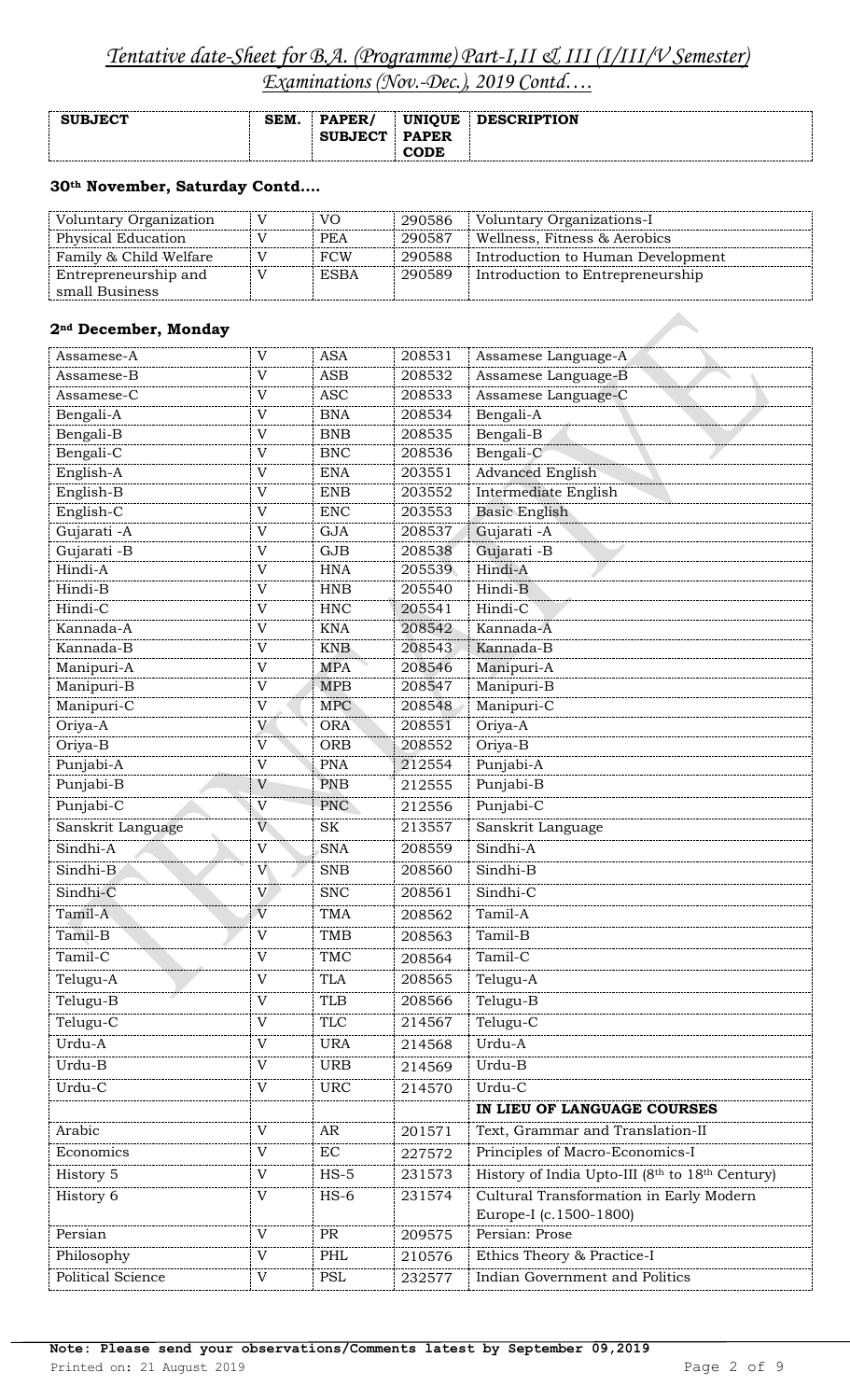| <b>SUBJECT</b>                                     | SEM.                      | PAPER/<br><b>SUBJECT</b> | <b>UNIQUE</b><br><b>PAPER</b><br><b>CODE</b> | <b>DESCRIPTION</b>                                                                  |
|----------------------------------------------------|---------------------------|--------------------------|----------------------------------------------|-------------------------------------------------------------------------------------|
| 3rd December, Tuesday                              |                           |                          |                                              | <b>Discipline Course-I</b>                                                          |
| Accounting and Finance                             | V                         | AF                       | 241552                                       | Personal Finance & Basics of Investment                                             |
| <b>Advertising Sales</b><br>Promotion & Sales Mgt. | $\mathbf V$               | $ADV$ 3(a)               | 241551                                       | Sales Force Management                                                              |
| Apparel Design and<br>Construction                 | V                         | <b>ADC</b>               | 220555                                       | Apparel Industry & Quality Assessment                                               |
| Arabic Discipline                                  | V                         | AR                       | 201551                                       | Text (Prose & Poetry), Grammar & Composition                                        |
| <b>Buddhist Studies</b>                            | $\mathbf V$               | <b>BSD</b>               | 202551                                       | Buddhist Cultural Heritage                                                          |
| <b>Business Laws</b>                               | $\mathbf V$               | BL 3(a)                  | 241553                                       | Social Security Laws                                                                |
| <b>Computer Application</b>                        | $\overline{V}$            | $CA-3A$                  | 234551                                       | Software Testing                                                                    |
|                                                    |                           | $CA-1A$                  | 234552                                       | Visual Programming-I                                                                |
|                                                    |                           | $CA-2A$                  | 234553                                       | Internet Technologies-I                                                             |
| Economics                                          | V                         | <b>ECD</b>               | 227551                                       | Economic Development and Policy in India-I                                          |
| Education                                          | V                         | <b>ED</b>                | 243554                                       | Pluralism and Education                                                             |
| English Discipline                                 | $\overline{V}$            | <b>END</b>               | 203554                                       | English Discipline                                                                  |
| Entrepreneurship and<br><b>Small Business</b>      | $\overline{V}$            | $ESB_3(a)$               | 241554                                       | Managerial aspects of Small Business<br>Operations, Office & Business Communication |
|                                                    |                           | ESB 4(a)                 | 241561                                       | Evolution of Policy and Institutional Frame Work                                    |
| Family & Child Welfare                             | $\overline{V}$            | <b>FCW</b>               | 220551                                       | Early Childhood Care and Education                                                  |
| Food Technology                                    | $\mathbf V$               | <b>FT</b>                | 220552                                       | Introduction to Fruit & Vegetable Preservation Technology                           |
| Functional Hindi<br>(Paper-XVIII)                  | V                         | $FH-2$                   | 205553                                       | जनसंपर्क                                                                            |
| Geography                                          | $\mathbf V$               | GEO1                     | 229551                                       | Geography of Resource<br>(i)                                                        |
|                                                    |                           | GEO <sub>2</sub>         | 229552                                       | (ii) Geography of Environment                                                       |
| Hindi Discipline                                   | $\overline{V}$            | <b>HND</b>               | 205555                                       | नाटक एकांकी एवम निबन्ध                                                              |
| History 9                                          | V                         | $HS-9$                   | 231551                                       | History of India -V (C. 1750s.-1970s.)                                              |
| History 10                                         | $\ensuremath{\mathbf{V}}$ | $HS-10$                  | 231552                                       | Issues in World History-I (The 20th Century)                                        |
| Human Resource                                     | $\overline{V}$            | $HRM$ 3(a)               | 241555                                       | Industrial and Labour Regulations                                                   |
| Management                                         |                           | HRM $4(a)$               | 241562                                       | Organizational Behavior                                                             |
| Linguistics                                        | $\mathbf V$               | <b>LING</b>              | 207551                                       | Issues of Applied Linguistics-I                                                     |
| Mathematics                                        | V                         | MT                       | 235551                                       | Analysis                                                                            |
| Nutrition & Health Edu.                            | $\mathbf V$               | <b>NHE</b>               | 220554                                       | Community Nutrition-I                                                               |
| O.M.S.P.                                           | V                         | OMSP3(a)                 | 241557                                       | Advanced Stenography (English)                                                      |
| Persian Discipline                                 | $\overline{V}$            | <b>PRD</b>               | 209551                                       | Prose & Translation                                                                 |
| Philosophy                                         | V                         | PHD                      | 210551                                       | Philosophical Debates-I                                                             |
| <b>Political Science</b>                           | $\mathbf V$               | <b>PSA</b>               | 232551                                       | Introduction to International Relations                                             |
|                                                    |                           | <b>PSB</b>               | 232552                                       | Administration & Public Policy: Concepts & Theories                                 |
| Psychology                                         | V                         | <b>PYD</b>               | 211551                                       | Psychological Skills                                                                |
| Punjabi Discipline-A                               | $\overline{V}$            | <b>PNA</b>               | 212551                                       | Punjabi Discipline-A                                                                |
| Punjabi Discipline-B                               | $\mathbf V$               | <b>PNB</b>               | 212552                                       | Punjabi Discipline-B                                                                |
| Tax Procedure & Practice                           | $\mathbf V$               | TP 3(a)                  | 241558                                       | Income Tax-Procedures & Practice-I                                                  |
|                                                    |                           | TP 4(a)                  | 241566                                       | Indirect Tax-Central Excise Law                                                     |

### **4th December, Wednesday Discipline Course-I/II**

| Bengali Discipline     | $\rm _V$     | <b>BND</b> | 208512 | Prose (Fictional & Non-Fictional)              |
|------------------------|--------------|------------|--------|------------------------------------------------|
| French                 | V            | <b>FRN</b> | 204551 | Study of the Language, Culture and Literature  |
| Functional Hindi       | $\mathbf{V}$ | FH2        | 205551 | विज्ञापन                                       |
| $(Paper-XVII)$         |              |            |        |                                                |
| German                 | V            | <b>GER</b> | 204553 | Study of the Language, Culture and Literature  |
| Insurance              | V            | INS 3(a)   | 241556 | Life Insurance-I                               |
|                        |              | INS 4(a)   | 241563 | Non-Life Insurance-I                           |
| Music                  | V            | MU         | 244551 | Ancient & Medieval History of Music & Study of |
|                        |              |            |        | Ragas & Talas-I                                |
| Physical Education and | V            | PE         | 290551 | Sports Psychology                              |
| Health Education       |              |            |        |                                                |
| Spanish                | V            | <b>SP</b>  | 204555 | Study of the Language, Culture and Literature  |
| <b>Statistics</b>      | V            | <b>ST</b>  | 237551 | <b>Applied Statistics</b>                      |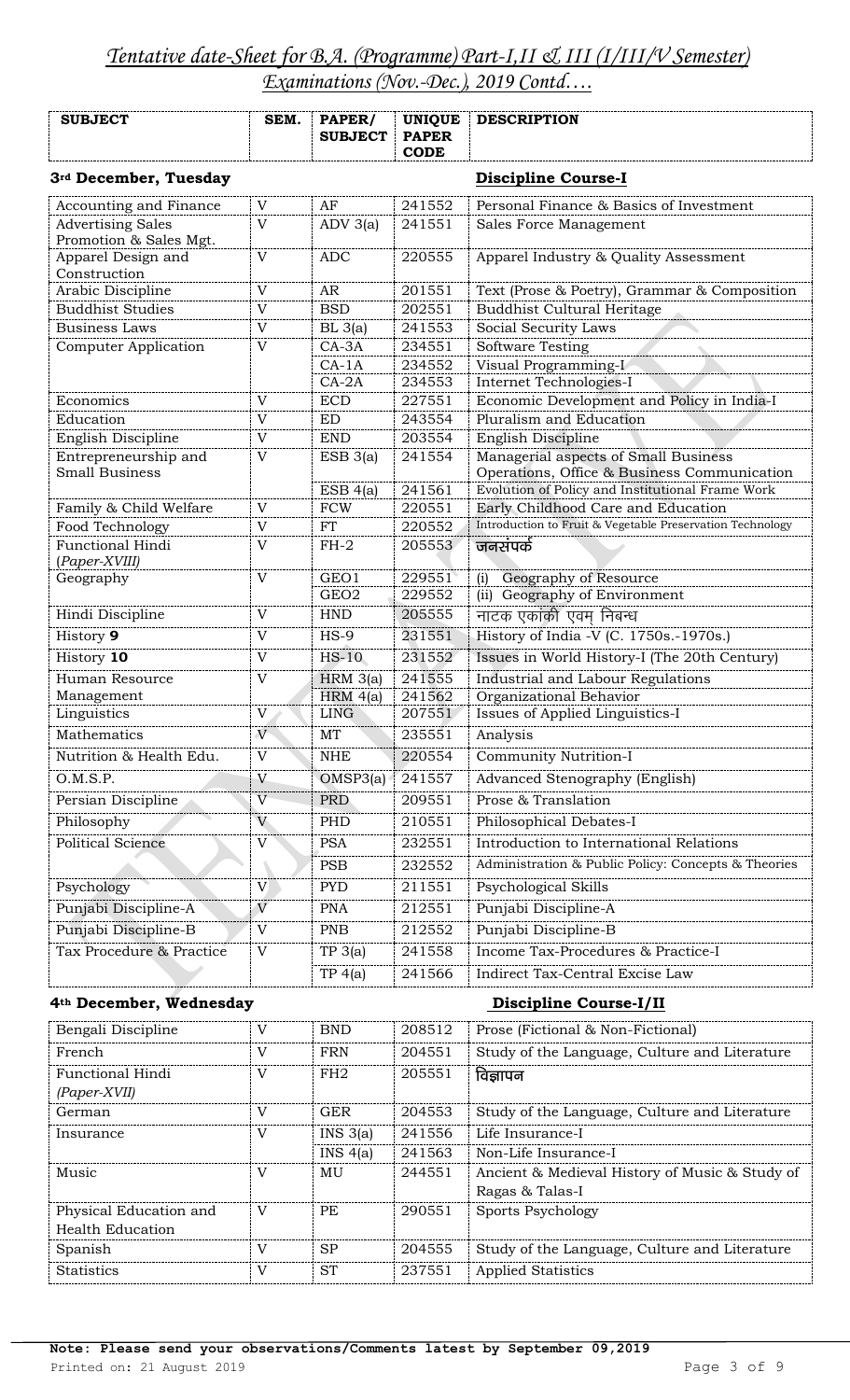| <b>SUBJECT</b> | SEM. | <b>PAPER</b>   | UNIOUE       | <b>DESCRIPTION</b> |
|----------------|------|----------------|--------------|--------------------|
|                |      | <b>SUBJECT</b> | <b>PAPER</b> |                    |
|                |      |                | ODE          |                    |

## **5<sup>th</sup> December, Thursday Foundation Course**

| Contemporary India                      | Ш | СI  | 290353 | Contemporary India: Economics & Society |
|-----------------------------------------|---|-----|--------|-----------------------------------------|
| Human Rights, Gender &<br>Environment-I | Ш | HR. | 290354 | Human Rights, Gender & Environment-I    |
| Language, Literature and<br>Culture-I   | Ш | LLC | 290355 | Language, Literature and Culture-I      |
| Social Enquiry-I                        | Ш | SE  | 290356 | Social Enquiry-I                        |

## **6th December, Friday Discipline Course-II**

| 6th December, Friday                               |                           |                  |        | <b>Discipline Course-II</b>                                                         |
|----------------------------------------------------|---------------------------|------------------|--------|-------------------------------------------------------------------------------------|
| <b>Advertising Sales</b><br>Promotion & Sales Mgt. | $\mathbf V$               | <b>ADV</b>       | 241551 | Sales Force Management                                                              |
| <b>Computer Application</b>                        | V                         | $CA-3A$          | 234551 | <b>Software Testing</b>                                                             |
|                                                    |                           | $CA-1A$          | 234552 | Visual Programming-I                                                                |
|                                                    |                           | $CA-2A$          | 234553 | Internet Technologies-I                                                             |
| Economics                                          | $\mathbf{V}$              | <b>ECD</b>       | 227551 | Economic Development and Policy in India-I                                          |
| Education                                          | $\mathbf{V}$              | <b>ED</b>        | 243554 | Pluralism and Education                                                             |
| English Discipline                                 | $\mathbf V$               | <b>END</b>       | 203554 | English Discipline                                                                  |
| Entrepreneurship & Small<br><b>Business</b>        | $\mathbf V$               | $ESB_3(a)$       | 241554 | Managerial aspects of Small Business<br>Operations, Office & Business Communication |
|                                                    |                           | ESB 4(a)         | 241561 | Evolution of Policy and Institutional Frame Work                                    |
| Family & Child Welfare                             | $\mathbf{V}$              | <b>FCW</b>       | 220551 | Early Childhood Care and Education                                                  |
| Food Technology                                    | $\mathbf{V}$              | <b>FT</b>        | 220552 | Introduction to Fruit & Vegetable Preservation                                      |
|                                                    |                           |                  |        | Technology                                                                          |
| Functional Hindi<br>(Paper-XVIII)                  | $\mathbf{V}$              | $FH-2$           | 205553 | जनसंपर्क                                                                            |
| Geography                                          | V                         | GEO1             | 229551 | Geography of Resource<br>(i)                                                        |
|                                                    |                           | GEO <sub>2</sub> | 229552 | (ii) Geography of Environment                                                       |
| Hindi Discipline                                   | V                         | <b>HND</b>       | 205555 | नाटक एकांकी एवम निबन्ध                                                              |
| History 9                                          | V                         | $HS-9$           | 231551 | History of India -V (C. 1750s.-1970s.)                                              |
| History 10                                         | $\mathbf V$               | $HS-10$          | 231552 | Issues in World History-I (The 20th Century)                                        |
| Human Resource                                     | V                         | $HRM$ 3(a)       | 241555 | Industrial and Labour Regulations                                                   |
| Management                                         |                           | HRM $4(a)$       | 241562 | Organizational Behavior                                                             |
| Linguistics                                        | V                         | <b>LING</b>      | 207551 | Issues of Applied Linguistics-I                                                     |
| <b>Mathematics</b>                                 | V                         | MT               | 235551 | Analysis                                                                            |
| Nutrition & Health Edu.                            | V                         | <b>NHE</b>       | 220554 | Community Nutrition-I                                                               |
| O.M.S.P.                                           | $\mathbf V$               | OMSP3(a)         | 241557 | Advanced Stenography (English)                                                      |
| <b>Operational Research</b>                        | $\mathbf{V}$              | <b>OR</b>        | 236551 | Network Analysis & Theory of Sequencing                                             |
| Persian Discipline                                 | $\overline{\mathbf{V}}$   | <b>PRD</b>       | 209551 | Prose & Translation                                                                 |
| Philosophy                                         | $\mathbf V$               | PHD              | 210551 | Philosophical Debates-I                                                             |
| Political Science                                  | V                         | <b>PSA</b>       | 232551 | Introduction to International Relations                                             |
|                                                    |                           | <b>PSB</b>       | 232552 | Administration & Public Policy: Concepts & Theories                                 |
| Psychology                                         | $\ensuremath{\mathbf{V}}$ | <b>PYD</b>       | 211551 | Psychological Skills                                                                |
| Punjabi Discipline-A                               | $\mathbf V$               | <b>PNA</b>       | 212551 | Punjabi Discipline-A                                                                |
| Punjabi Discipline-B                               | $\mathbf V$               | PNB              | 212552 | Punjabi Discipline-B                                                                |
| Sanskrit Discipline                                | $\ensuremath{\mathbf{V}}$ | SKD-A            | 213551 | Social Thought in Sanskrit Literature                                               |
|                                                    |                           | SKD-B            | 213552 | Culture, Philosophy & Religion in Ancient India                                     |
| Sociology                                          | $\mathbf V$               | <b>SY</b>        | 230551 | Sociological Theories-I                                                             |
| Tax Procedure & Practice                           | $\mathbf V$               | TP 3(a)          | 241558 | Income Tax-Procedures & Practice-I                                                  |
|                                                    |                           | TP 4(a)          | 241566 | Indirect Tax-Central Excise Law                                                     |
| Urdu Discipline                                    | $\ensuremath{\mathbf{V}}$ | <b>URD</b>       | 214551 | Study of Prose Forms & Mass Media in Urdu -I                                        |

## **7th December, Saturday**

| English-A |   | <b>ENA</b> | 203351 | Advanced English     |
|-----------|---|------------|--------|----------------------|
| English-B |   | <b>ENB</b> | 203352 | Intermediate English |
| English-C | Ш | <b>ENC</b> | 203353 | <b>Basic English</b> |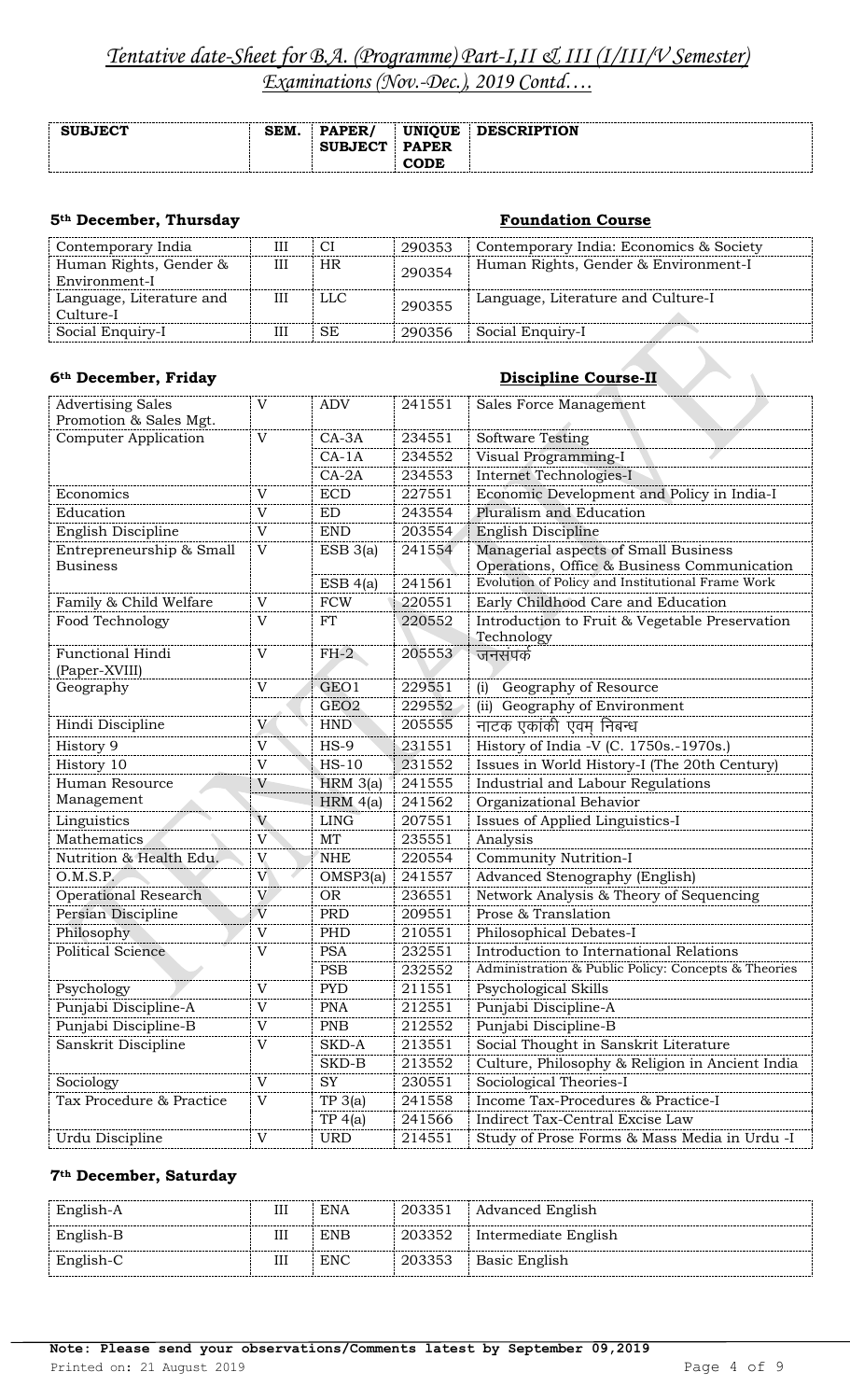# *Tentative date-Sheet for B.A. (Programme) Part-I,II & III (I/III/V Semester)*

*Examinations (Nov.-Dec.), 2019 Contd….*

| <b>SUBJECT</b> | SEM. | PAPER/<br><b>SUBJECT</b> | UNIQUE<br><b>PAPER</b><br>CODE | <b>DESCRIPTION</b> |
|----------------|------|--------------------------|--------------------------------|--------------------|
|                |      |                          |                                |                    |

## **9th December, Monday**

| Assamese-A             | III              | <b>ASA</b>               | 208331           | Assamese Language-A                                               |  |
|------------------------|------------------|--------------------------|------------------|-------------------------------------------------------------------|--|
| Assamese-B             | III              | <b>ASB</b>               | 208332           | Assamese Language-B                                               |  |
| Assamese-C             | $\rm III$        | <b>ASC</b>               | 208333           | Assamese Language-C                                               |  |
| Bengali-A              | $\rm III$        | <b>BNA</b>               | 208334           | Bengali-A                                                         |  |
| Bengali-B              | III              | <b>BNB</b>               | 208335           | Bengali-B                                                         |  |
| Bengali-C              | $\rm III$        | <b>BNC</b>               | 208336           | Bengali-C                                                         |  |
| Gujarati -A            | $\rm III$        | <b>GJA</b>               | 208337           | Gujarati - A                                                      |  |
| Gujarati -B            | III              | GJB                      | 208338           | Gujarati -B                                                       |  |
| Hindi-A                | III              | <b>HNA</b>               | 205339           | Hindi-A                                                           |  |
| Hindi-B                | III              | <b>HNB</b>               | 205340           | Hindi-B                                                           |  |
| Hindi-C                | $\rm III$        | <b>HNC</b>               | 205341           | Hindi-C                                                           |  |
| Kannada-A              | III              | <b>KNA</b>               | 208342           | Kannada-A                                                         |  |
| Kannada-B              | III              | <b>KNB</b>               | 208343           | Kannada-B                                                         |  |
| Manipuri-A             | III              | <b>MPA</b>               | 208346           | Manipuri-A                                                        |  |
| Manipuri-B             | III              | <b>MPB</b>               | 208347           | Manipuri-B                                                        |  |
| Manipuri-C             | III              | <b>MPC</b>               | 208348           | Manipuri-C                                                        |  |
| Oriya-A                | III              | <b>ORA</b>               | 208351           | Oriya-A                                                           |  |
| Oriya-B                | III<br>$\rm III$ | <b>ORB</b><br><b>PNA</b> | 208352<br>212354 | Oriya-B<br>Punjabi-A                                              |  |
| Punjabi-A<br>Punjabi-B | III              | <b>PNB</b>               |                  | Punjabi-B                                                         |  |
|                        |                  |                          | 212355           |                                                                   |  |
| Punjabi-C              | $\rm III$        | <b>PNC</b>               | 212356           | Punjabi-C                                                         |  |
| Sanskrit Language      | $\rm III$        | <b>SK</b>                | 213357           | Sanskrit Language                                                 |  |
| Sindhi-A               | III              | <b>SNA</b>               | 208358           | Sindhi-A                                                          |  |
| Sindhi-B               | III              | <b>SNB</b>               | 208359           | Sindhi-B                                                          |  |
| Sindhi-C               | III              | <b>SNC</b>               | 208360           | Sindhi-C                                                          |  |
| Tamil-A                | III              | <b>TMA</b>               | 208361           | Tamil-A                                                           |  |
| Tamil-B                | $\rm III$        | <b>TMB</b>               | 208362           | Tamil-B                                                           |  |
| Tamil-C                | III              | TMC                      | 208363           | Tamil-C                                                           |  |
| Telugu-A               | III              | <b>TLA</b>               | 208364           | Telugu-A                                                          |  |
| Telugu-B               | III              | <b>TLB</b>               | 208365           | Telugu-B                                                          |  |
| Telugu-C               | $\rm III$        | <b>TLC</b>               | 208366           | Telugu-C                                                          |  |
| Urdu-A                 | III              | <b>URA</b>               | 214367           | Urdu-A                                                            |  |
| Urdu-B                 | III              | <b>URB</b>               | 214368           | Urdu-B                                                            |  |
| Urdu-C                 | III              | <b>URC</b>               | 214369           | Urdu-C                                                            |  |
|                        |                  |                          |                  | IN LIEU OF LANGUAGE COURSES                                       |  |
| Arabic                 | III              | AR                       | 201371           | Text, Grammar and Translation-II                                  |  |
| Economics              | $\mathbf{III}$   | $\rm EC$                 | 227372           | Principles of Macro-Economics-I                                   |  |
| History-5              | III              | $HS-5$                   | 231373           | History of India -III (8th to 18th Century)                       |  |
| History-6              | $\rm III$        | $HS-6$                   | 231374           | Cultural Transformation in early Modern<br>Europe-I (C.1500-1800) |  |
| Persian                | $\rm III$        | PR                       | 209375           | Persian                                                           |  |
| Philosophy             | $\rm III$        | PHL                      | 210376           | Ethics Theory & Practice-I                                        |  |
| Political Science      | $\rm III$        | PSL                      | 232377           | Indian Government and Politics                                    |  |

## **10th December, Tuesday Discipline Course-I/II**

| Bengali Discipline         | Ш | <b>BND</b>      | 208312 | Bengali Literature: Socio-cultural Background      |
|----------------------------|---|-----------------|--------|----------------------------------------------------|
| French                     | Ш | <b>FRN</b>      | 204351 | Study of the Language-III                          |
| Functional Hindi (Paper-X) | Ш | FH <sub>2</sub> | 205353 | इलेक्ट्रोनिक संचार माध्यम और हिन्दी                |
| German                     | Ш | <b>GER</b>      | 204353 | Study of the Language-III                          |
| Insurance                  | Ш | <b>INS</b>      | 241356 | Regulatory Frame Work of Insurance-I               |
| Music                      | Ш | MU              | 244351 | Study of Indian Music, Granthas &<br>Musicologists |
| Phy. Edu. and Health Edu.  | Ш | PE              | 290351 | Foundation of Physical Education-I                 |
| Spanish                    | Ш | <b>SP</b>       | 204355 | Study of the Language-III                          |
| <b>Statistics</b>          | Ш | <b>ST</b>       | 237351 | Statistical Methods -II                            |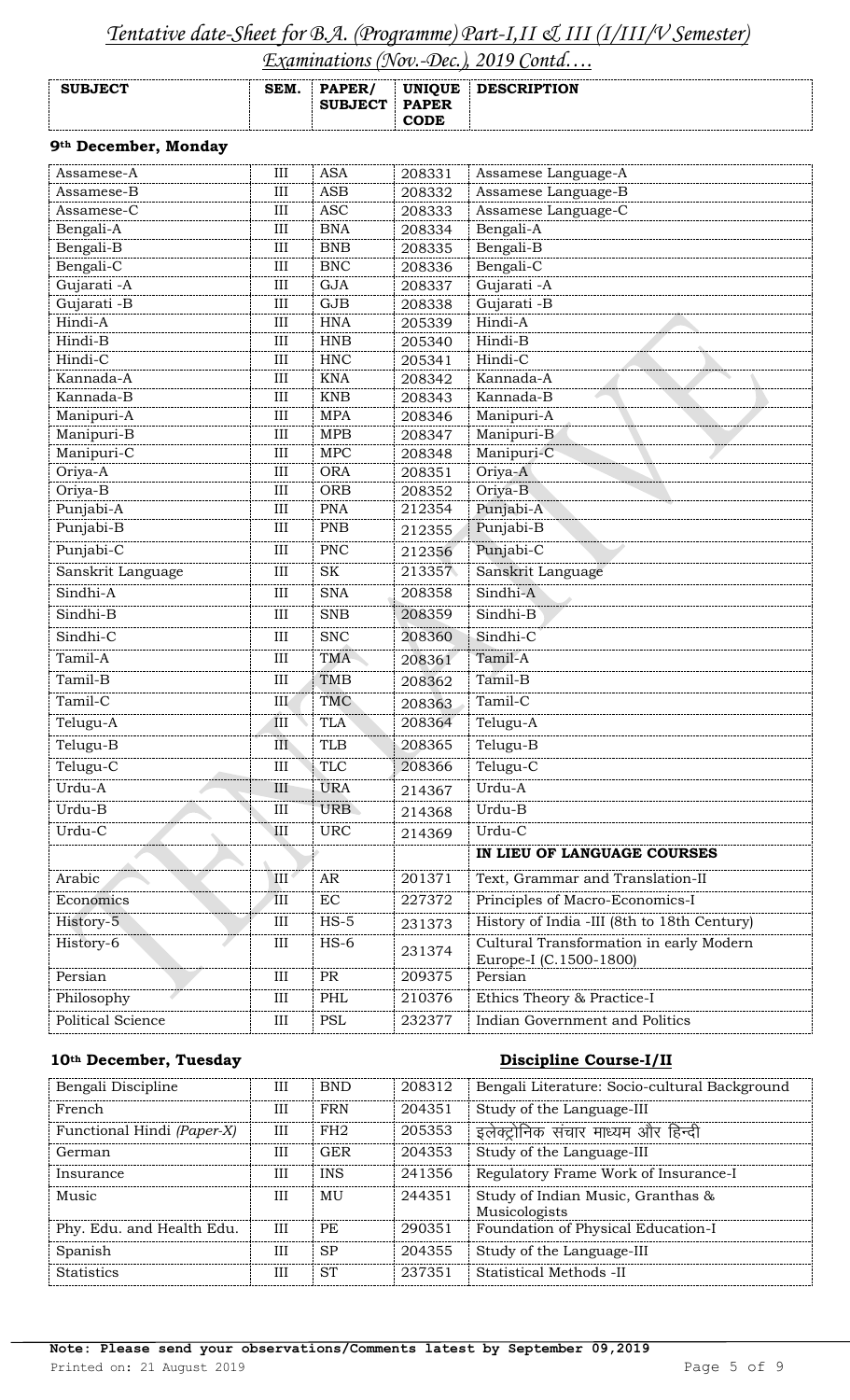|                                                    |           |                             |                                              | <b>DESCRIPTION</b>                                                |  |
|----------------------------------------------------|-----------|-----------------------------|----------------------------------------------|-------------------------------------------------------------------|--|
| <b>SUBJECT</b>                                     | SEM.      | PAPER/<br><b>SUBJECT</b>    | <b>UNIQUE</b><br><b>PAPER</b><br><b>CODE</b> |                                                                   |  |
| 11 <sup>th</sup> December, Wednesday               |           |                             |                                              | <b>Discipline Course-I</b>                                        |  |
| Accounting and Finance                             | III       | AF                          | 241352                                       | Financial Management                                              |  |
| <b>Advertising Sales</b><br>Promotion & Sales Mgt. | III       | <b>ADV</b>                  | 241351                                       | Advertising                                                       |  |
| Apparel Design and<br>Construction                 | III       | <b>ADC</b>                  | 220355                                       | Textile Design Techniques                                         |  |
| Arabic Discipline                                  | III       | <b>AR</b>                   | 201351                                       | Text (Prose & Poetry) Grammar & Translation                       |  |
| <b>Buddhist Studies</b>                            | III       | <b>BSD</b>                  | 202351                                       | Buddhist Religion & Philosophy                                    |  |
| <b>Business Laws</b>                               | $\rm III$ | <b>BL</b>                   | 241353                                       | Company Laws                                                      |  |
| Economics                                          | $\rm III$ | <b>ECD</b>                  | 227351                                       | Principles of Macroeconomics -I                                   |  |
| Education                                          | III       | <b>ED</b>                   | 243351                                       | Thinking and Learning                                             |  |
| English Discipline                                 | III       | <b>END</b>                  | 203354                                       | English Discipline                                                |  |
| Entrepreneurship & Small<br><b>Business</b>        | $\rm III$ | <b>ESB</b>                  | 241354                                       | Fundamentals of Entrepreneurship                                  |  |
| Family & Child Welfare                             | III       | <b>FCW</b>                  | 220351                                       | Child Welfare Policies & Programs                                 |  |
| Food Technology                                    | III       | <b>FT</b>                   | 220352                                       | Introduction to Banking Technology                                |  |
| Functional Hindi (Paper-IX)                        | $\rm III$ | $FH-1$                      | 205351                                       | प्रिन्ट मीडिया और हिन्दी                                          |  |
| Geography                                          | $\rm III$ | <b>GEO</b>                  | 229351                                       | Geography of India<br>(i)                                         |  |
|                                                    |           | GEO <sub>2</sub>            | 229353                                       | (ii) Environmental Issues in India                                |  |
| Hindi Discipline                                   | III       | <b>HND</b>                  | 205355                                       | साहित्य चिन्तन                                                    |  |
| History 5                                          | $\rm III$ | $HS-5$                      | 231351                                       | History of India -III (8th to 18th Century)                       |  |
| History 6                                          | III       | $HS-6$                      | 231352                                       | Cultural Transformation in early Modern<br>Europe-I (C.1500-1800) |  |
| Human Resource<br>Management                       | III       | <b>HRM</b>                  | 241355                                       | <b>Industrial Relations</b>                                       |  |
| Linguistics                                        | $\rm III$ | <b>LING</b>                 | 207351                                       | Morphosyntactic Processes                                         |  |
| Mathematics                                        | III       | <b>MT</b>                   | 235351                                       | Integration & Differential Equation                               |  |
| Nutrition & Health<br>Education                    | III       | <b>NHE</b>                  | 220354                                       | <b>Public Health Nutrition-I</b>                                  |  |
| O.M.S.P.                                           | III       | <b>OMSP</b>                 | 241357                                       | <b>Computer Applications</b>                                      |  |
| Persian Discipline                                 | III       | <b>PRD</b>                  | 209351                                       | Persian Discipline                                                |  |
| Philosophy                                         | III       | PHD                         | 210351                                       | Ethics Theory & Practice -I                                       |  |
| <b>Political Science</b>                           | $\rm III$ | $\mathop{\mathrm{PS}}$      | 232351                                       | Indian Government & Politics                                      |  |
| Psychology                                         | Ш         | <b>PYD</b>                  | 211351                                       | Introduction to Social Psychology                                 |  |
| Punjabi Discipline-A                               | III       | <b>PNA</b>                  | 212351                                       | Punjabi Discipline-A                                              |  |
| Punjabi Discipline-B                               | III       | <b>PNB</b>                  | 212352                                       | Punjabi Discipline-B                                              |  |
| Tax Procedure & Practice                           | III       | TP                          | 241358                                       | <b>Income Tax Law-I</b>                                           |  |
| Tourism & Travel                                   | III       | TM                          | 241359                                       | Economics of Tourism Industry                                     |  |
| Management                                         |           |                             |                                              |                                                                   |  |
| 12th December, Thursday                            |           |                             |                                              | <b>Discipline Course-II</b>                                       |  |
| <b>Advertising Sales</b><br>Promotion & Sales Mgt. | III       | <b>ADV</b>                  | 241351                                       | Advertising                                                       |  |
| Economics                                          | III       | <b>ECD</b>                  | 227351                                       | Principles of Macroeconomics -I                                   |  |
| Education                                          | Ш         | ED                          | 243351                                       | Thinking and Learning                                             |  |
| English Discipline                                 | III       | $\ensuremath{\mathrm{END}}$ | 203354                                       | English Discipline                                                |  |
| Entrepreneurship & Small<br><b>Business</b>        | III       | <b>ESB</b>                  | 241354                                       | Fundamentals of Entrepreneurship                                  |  |
| Family & Child Welfare                             | III       | <b>FCW</b>                  | 220351                                       | Child Welfare Policies & Programs                                 |  |
| Food Technology                                    | III       | FT                          | 220352                                       | Introduction to Banking Technology                                |  |
| Geography                                          | III       | <b>GEO</b>                  | 229351                                       | Geography of India<br>(i)                                         |  |
|                                                    |           | GEO-2                       | 229353                                       | (ii) Environmental Issues in India                                |  |
| Hindi Discipline                                   | Ш         | <b>HND</b>                  | 205355                                       | साहित्य चिन्तन                                                    |  |

Linguistics III | LING 207351 | Morphosyntactic Processes

Mathematics III MT 235351 Integration & Differential Equation

Human Resource Management

History 5 **III** HS-5D 231351 History of India -III (8th to 18th Century) History 6 III HS-6D 231352 Cultural Transformation in early Modern

III HRM 241355 Industrial Relations

Europe-I (C.1500-1800)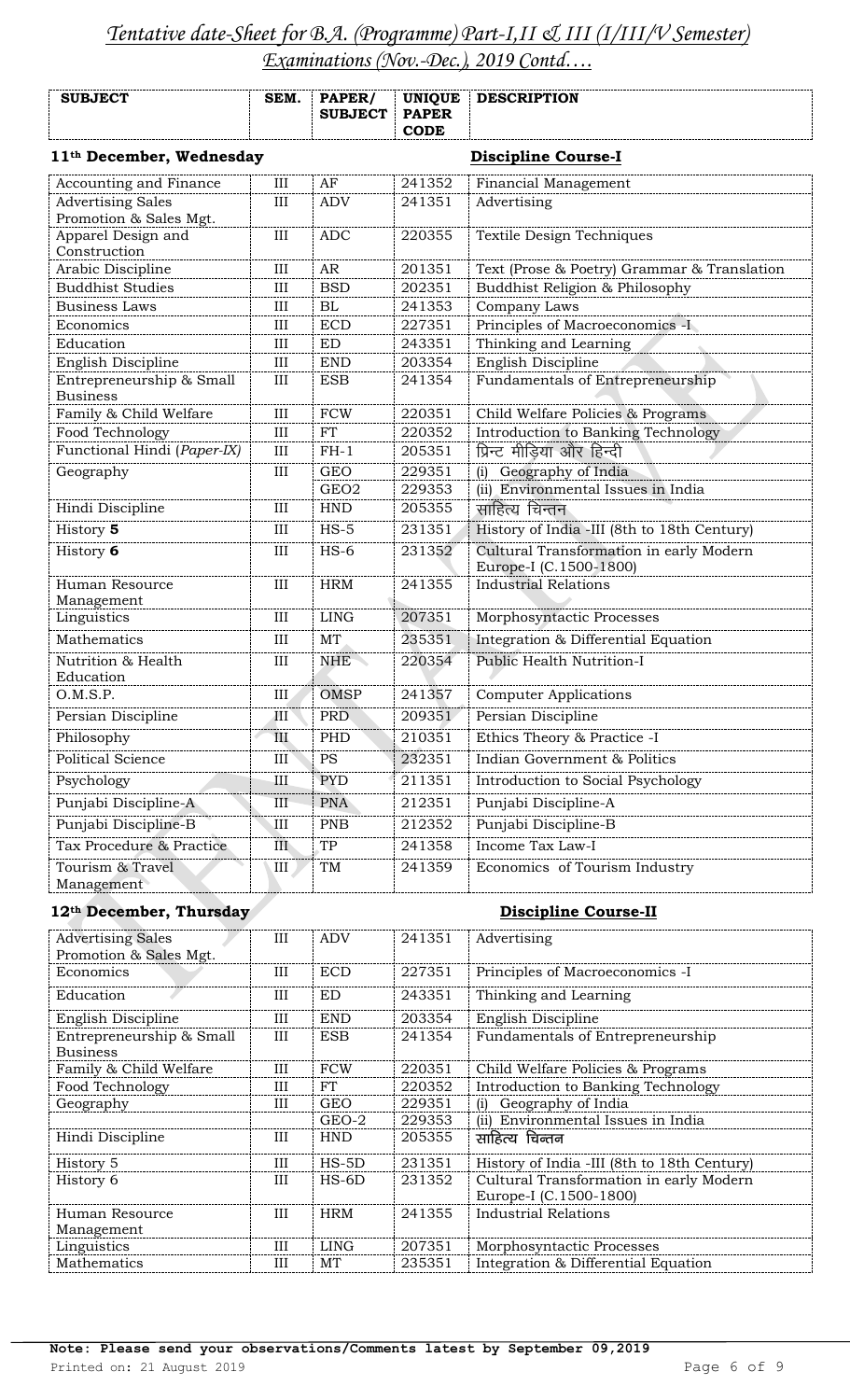| <b>SUBJECT</b> | SEM. | <b>PAPER</b><br><b>SUBJECT</b> | <b>UNIQUE</b><br><b>PAPER</b> | <b>DESCRIPTION</b> |
|----------------|------|--------------------------------|-------------------------------|--------------------|
|                |      |                                | <b>CODE</b>                   |                    |

## **12th December, Thursday Contd….**

| Nutrition & Health Ed. | III | <b>NHE</b> | 220354 | Public Health Nutrition-I         |
|------------------------|-----|------------|--------|-----------------------------------|
| O.M.S.P.               | III | OMSP       | 241357 | <b>Computer Applications</b>      |
| Operational Research   | III | <b>OPR</b> | 236351 | Mathematical Programming          |
| Persian Discipline     | III | <b>PRD</b> | 209351 | Persian Discipline                |
| Philosophy             | III | <b>PHD</b> | 210351 | Ethics Theory & Practice -I       |
| Political Science      | III | <b>PS</b>  | 232351 | Indian Government & Politics      |
| Psychology             | III | <b>PYD</b> | 211351 | Introduction to Social Psychology |
| Punjabi Discipline-A   | III | <b>PNA</b> | 212351 | Punjabi Discipline-A              |
| Punjabi Discipline-B   | III | <b>PNB</b> | 212352 | Punjabi Discipline-B              |
| Sanskrit Discipline    | III | <b>SKD</b> | 213351 | Sanskrit Grammar and Composition  |
| Sociology              | III | <b>SY</b>  | 230351 | Sociology of India-I              |
| Urdu Discipline        | III | <b>URD</b> | 214351 | Urdu Discipline                   |

## **13th December, Friday**

| English-A | <b>ENA</b> | 203151 | <b>Advanced English</b> |
|-----------|------------|--------|-------------------------|
| English-B | <b>ENB</b> | 203152 | Intermediate English    |
| English-C | <b>ENC</b> | 203153 | Basic English           |
|           |            |        |                         |

## **14th December, Saturday**

| Assamese-B<br>Assamese-C | $\mathbf I$  | <b>ASB</b> | 208132 |                     |
|--------------------------|--------------|------------|--------|---------------------|
|                          |              |            |        | Assamese Language-B |
|                          | I            | <b>ASC</b> | 208133 | Assamese Language-C |
| Bengali-A                | $\rm I$      | <b>BNA</b> | 208134 | Bengali-A           |
| Bengali-B                | $\rm I$      | <b>BNB</b> | 208135 | Bengali-B           |
| Bengali-C                | $\mathbf I$  | <b>BNC</b> | 208136 | Bengali-C           |
| Gujarati - A             | $\mathbf I$  | <b>GJA</b> | 208137 | Gujarati - A        |
| Gujarati -B              | I            | GJB        | 208138 | Gujarati -B         |
| Hindi-A                  | $\rm I$      | <b>HNA</b> | 205139 | Hindi-A             |
| Hindi-B                  | $\rm I$      | <b>HNB</b> | 205140 | Hindi-B             |
| Hindi-C                  | $\rm I$      | <b>HNC</b> | 205141 | Hindi-C             |
| Kannada-A                | $\mathbf{I}$ | <b>KNA</b> | 208142 | Kannada-A           |
| Kannada-B                | $\mathbf I$  | <b>KNB</b> | 208143 | Kannada-B           |
| Manipuri-A               | $\mathbf I$  | <b>MPA</b> | 208146 | Manipuri-A          |
| Manipuri-B               | $\rm I$      | <b>MPB</b> | 208147 | Manipuri-B          |
| Manipuri-C               | $\mathbf I$  | <b>MPC</b> | 208148 | Manipuri-C          |
| Oriya-A                  | $\rm I$      | <b>ORA</b> | 208151 | Oriya-A             |
| Oriya-B                  | $\mathbf I$  | <b>ORB</b> | 208152 | Oriya-B             |
| Punjabi-A                | $\rm I$      | <b>PNA</b> | 212154 | Punjabi-A           |
| Punjabi-B                | $\rm I$      | <b>PNB</b> | 212155 | Punjabi-B           |
| Punjabi-C                | $\mathbf I$  | <b>PNC</b> | 212156 | Punjabi-C           |
| Sanskrit Language        | $\rm I$      | <b>SK</b>  | 213157 | Sanskrit Language   |
| Sindhi-A                 | $\mathbf I$  | <b>SNA</b> | 208158 | Sindhi-A            |
| Sindhi-B                 | $\mathbf I$  | <b>SNB</b> | 208159 | Sindhi-B            |
| Sindhi-C                 | $\mathbf I$  | SNC        | 208160 | Sindhi-C            |
| Tamil-A                  | $\rm I$      | <b>TMA</b> | 208161 | Tamil-A             |
| Tamil-B                  | $\rm I$      | <b>TMB</b> | 208162 | Tamil-B             |
| Tamil-C                  | $\mathbf I$  | <b>TMC</b> | 208163 | Tamil-C             |
| Telugu-A                 | $\rm I$      | <b>TLA</b> | 208164 | Telugu-A            |
| Telugu-B                 | $\rm I$      | <b>TLB</b> | 208165 | Telugu-B            |
| Telugu-C                 | $\rm I$      | <b>TLC</b> | 208166 | Telugu-C            |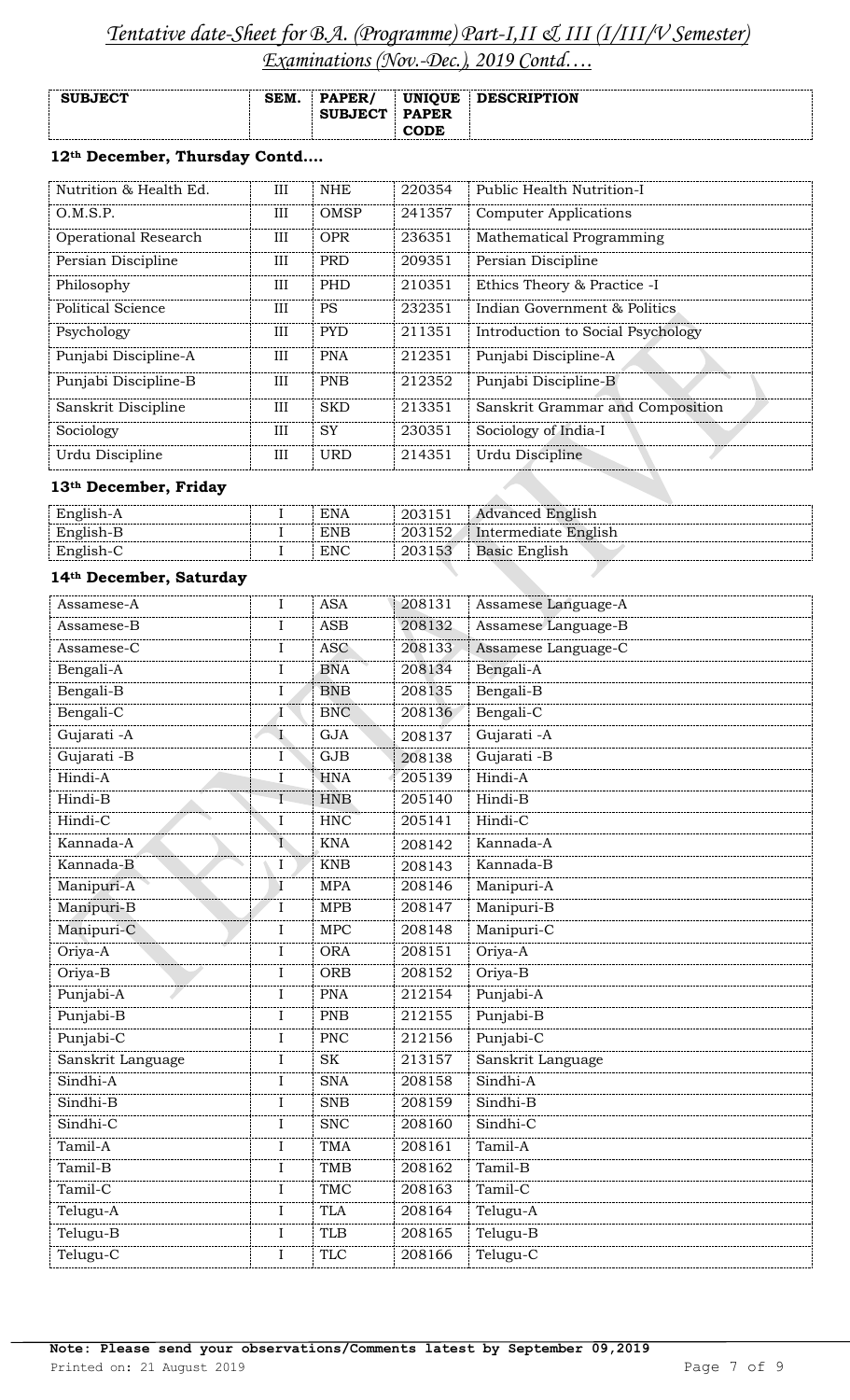| <b>SUBJECT</b> | SEM. | PAPER/         | <b>UNIQUE</b> | <b>DESCRIPTION</b> |
|----------------|------|----------------|---------------|--------------------|
|                |      | <b>SUBJECT</b> | <b>PAPER</b>  |                    |
|                |      |                | <b>CODE</b>   |                    |

## **14th December, Saturday Contd….**

| Urdu-A            | <b>URA</b>  | 214167 | Urdu-A                                |
|-------------------|-------------|--------|---------------------------------------|
| Urdu-B            | <b>URB</b>  | 214168 | Urdu-B                                |
| Urdu-C            | <b>URC</b>  | 214169 | Urdu-C                                |
|                   |             |        | IN LIEU OF LANGUAGE COURSES           |
| Arabic            | AR.         | 201171 | Arabic Language                       |
| Economics         | EC.         | 227172 | Principles of Microeconomics-I        |
| History-I         | $HS-1$      | 231173 | History of India upto C 300 B.C.      |
| History-II        | $HS-2$      | 231174 | Cultures in the Indian Subcontinent-I |
| Persian           | <b>PR</b>   | 209175 | Persian                               |
| Philosophy        | <b>PHLL</b> | 210176 | Logical Reasoning-I                   |
| Political Science | <b>PS</b>   | 232177 | Introduction to Political Theory      |

## 16<sup>th</sup> December, Monday Discipline Course-I

| Accounting and Finance           | I              | <b>ACE</b>  | 241152 | <b>Financial Accounting</b>                |
|----------------------------------|----------------|-------------|--------|--------------------------------------------|
| <b>Advertising Sales</b>         | I              | <b>ADV</b>  | 241151 | Marketing Management                       |
| Promotion & Sales Mgt.           |                |             |        |                                            |
| Apparel Design and               | I              | <b>ADC</b>  | 220155 | Fundamental Textile Science & Apparel      |
| Construction                     |                |             |        | Construction-I                             |
| Arabic Discipline                | $\bf{I}$       | <b>ARD</b>  | 201151 | Text, Grammar and Translation              |
| <b>Buddhist Studies</b>          | I              | <b>BS</b>   | 202151 | History of Origin of Buddhism              |
| <b>Business Laws</b>             | $\bf{I}$       | BL          | 241153 | Mercantile Law                             |
| <b>Computer Application</b>      | I              | BACAT_1     | 234151 | Computer Fundamentals                      |
| Economics                        | I              | <b>ECD</b>  | 227151 | Principles of Microeconomics-I             |
| Education                        | I              | <b>ED</b>   | 243151 | Education in Contemporary India            |
| English Discipline               | I              | <b>END</b>  | 203154 | The Individual and Society-I               |
| Entrepreneurship and             | $\mathbf I$    | <b>ESB</b>  | 241154 | Fundamental of Business Organisation       |
| <b>Small Business</b>            |                |             |        |                                            |
| Family & Child Welfare           | $\rm I$        | <b>FCW</b>  | 220151 | Principles of Development                  |
| Food Technology                  | I              | FT          | 220152 | Elements of Food Science and Technology-I  |
| Functional Hindi (Paper-I)       | I              | $FH-1$      | 205151 | प्रयोजनमूलक हिन्दी                         |
| Geography                        | $\mathbf I$    | <b>GEO</b>  | 229151 | Physical Geography                         |
| Hindi Discipline                 | $\mathbf{I}$   | <b>HND</b>  | 205155 | कथा एंव संस्मरण-साहित्य                    |
| History I                        | $\overline{I}$ | $HS-1D$     | 231151 | History of India upto C 300 B.C.E.         |
| History II                       | $\mathbf{I}$   | $HS-2D$     | 231152 | Cultures in the Indian Subcontinent-I      |
| Human Resource                   | I              | <b>HRM</b>  | 241155 | Human Resource Management                  |
|                                  |                |             |        |                                            |
| Management                       |                |             |        |                                            |
| Linguistics                      | $\mathbf I$    | <b>LING</b> | 207151 | Introductory Linguistics                   |
| Mathematics                      | $\bf{I}$       | MT          | 235151 | Calculus                                   |
| Nutrition & Health               | I              | $\rm NHE$   | 220154 | Introduction to food, Nutrition and Health |
| Education                        |                |             |        |                                            |
| O.M.S.P.                         | I              | OMSP        | 241157 | <b>Business Communication</b>              |
| Persian Discipline               | I              | <b>PRD</b>  | 209151 | Grammar and Translation                    |
| Philosophy                       | I              | PHIL        | 210151 | Logical Reasoning-I                        |
| Political Science                | I              | <b>PSD</b>  | 232151 | Introduction to Political Theory           |
| Psychology                       | I              | <b>PYC</b>  | 211151 | Orientation to Psychology                  |
| Punjabi Discipline-A             | Ι              | <b>PNA</b>  | 212151 | Punjabi Discipline-A                       |
| Punjabi Discipline-B             | $\mathbf I$    | <b>PNB</b>  | 212152 | Punjabi Discipline-B                       |
| Tax Procedure & Practice         | I              | TPP         | 241158 | <b>Indirect Taxes</b>                      |
| Tourism and Travel<br>Management | $\rm I$        | <b>TTM</b>  | 241159 | Fundamental of Travel and Tourism          |